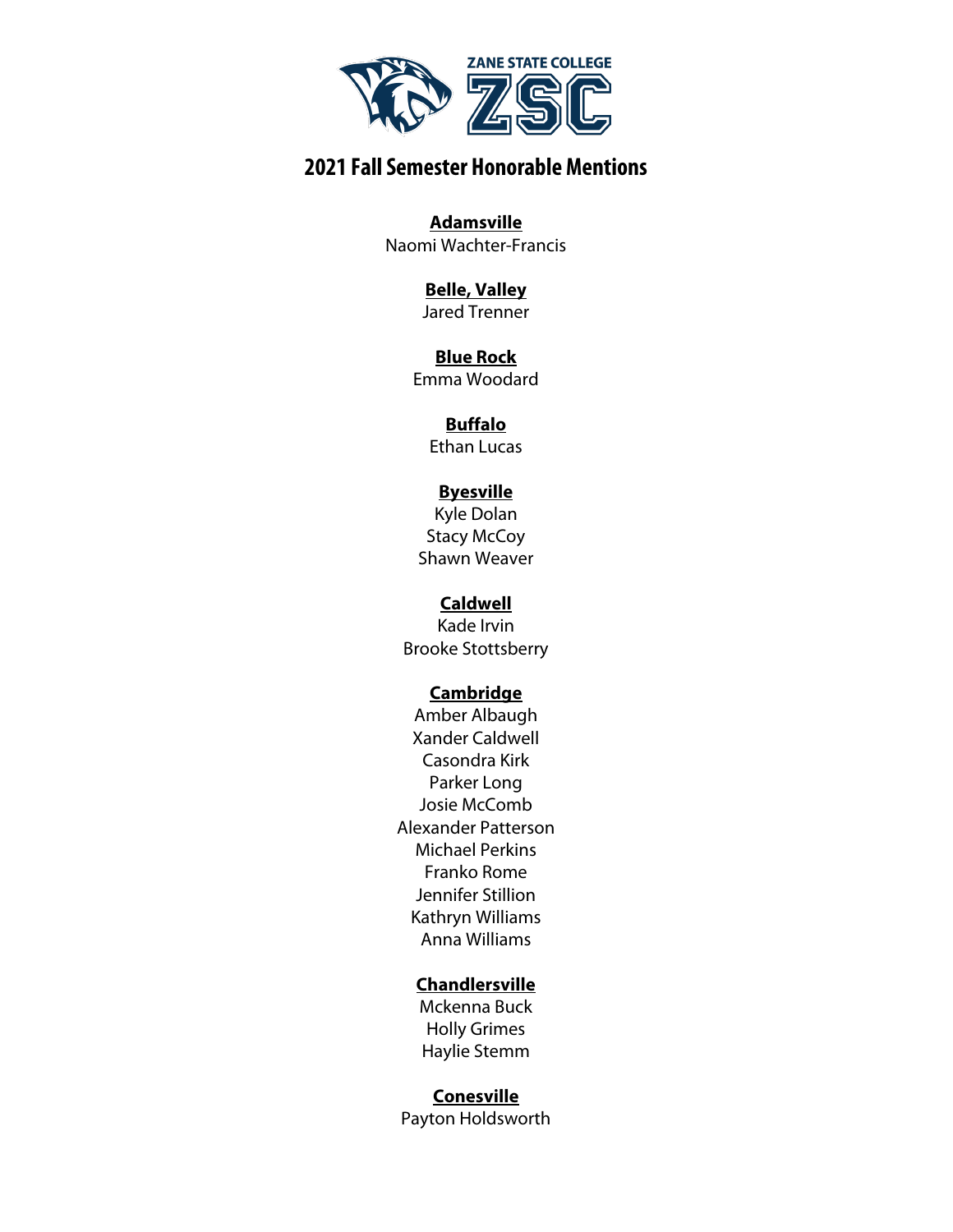

#### **Corning**

Autumn Harris

### **Coshocton**

Rebecca Douglas Vivian Heddleson Cole Tatro

### **Crooksville**

Isabella Heigley Lacy Taylor

**Dover** Emmerson Wallick

> **Dresden** Keira Lacy

# **Duncan Falls**

Zoe Dodson

# **Grove City**

Taylor Ray

#### **Heath** Steven Wright

**Jerusalem** Shawn Carpenter

**Keene** Michaela White

**Kimbolton** Makena Brown

**Lore City** Elias Householder

### **Malta** Hayden Shriver Kylie Young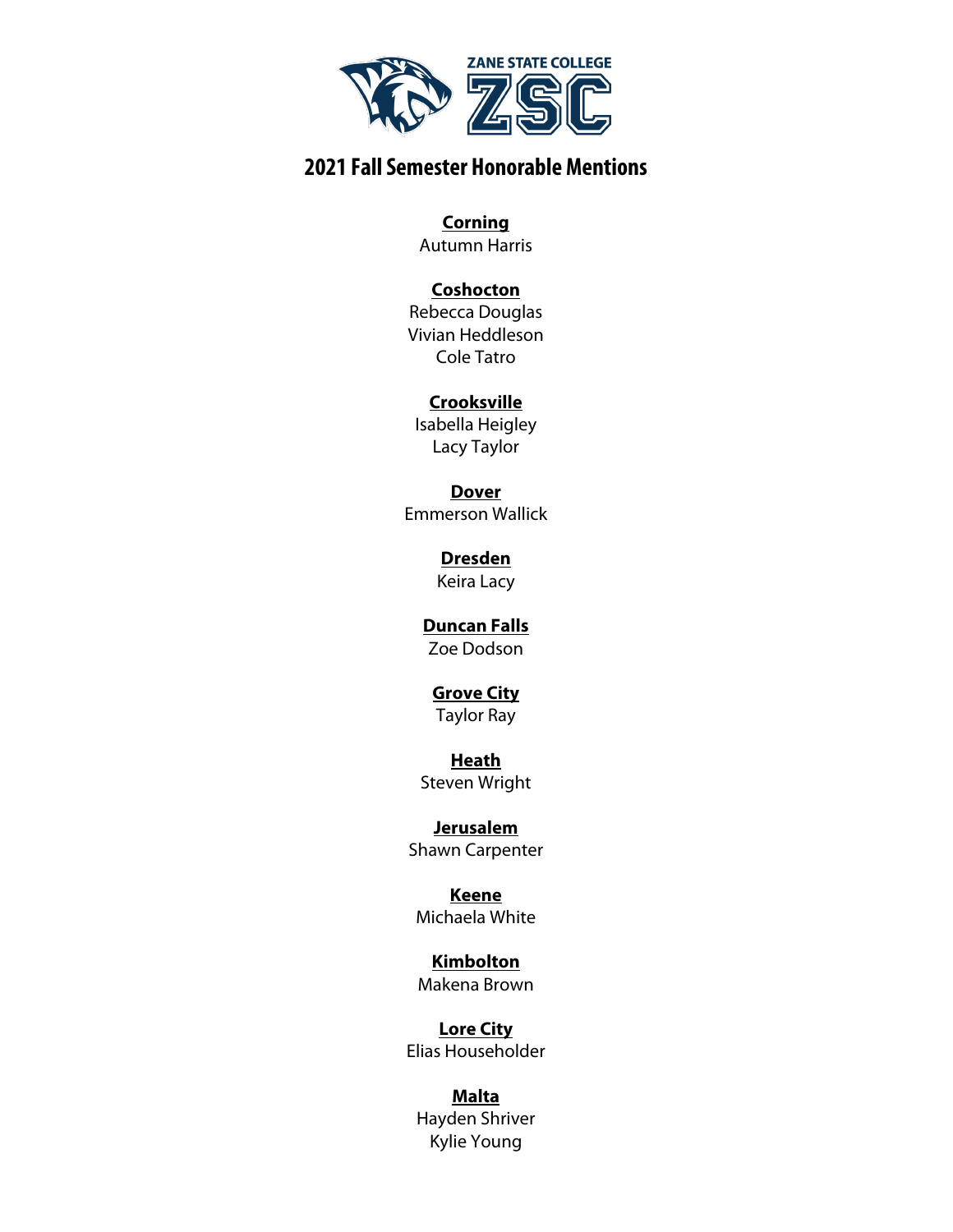

**Marietta** Lindsey Hartline

**McConnelsville** Clarissa Doudna

#### **Mcconnelsville** Austin Brown Josephine Knierim

**Mount Perry** Madalynn Kennedy

### **Nashport**

Tyson Omen Brook Peterson Madison Webb Kelsea Williams

### **New Concord**

Rochelle Harmon Hannah Messinger

# **New Lexington**

Rebecca Wilson

### **Newark**

Liberty Bunting Chloe Cooperrider Keira Nelson Erin Petticrew Ruby Stedman Carianne Wells

## **Norwich**

Javin Gatrell

### **Pataskala**

Jacob Denney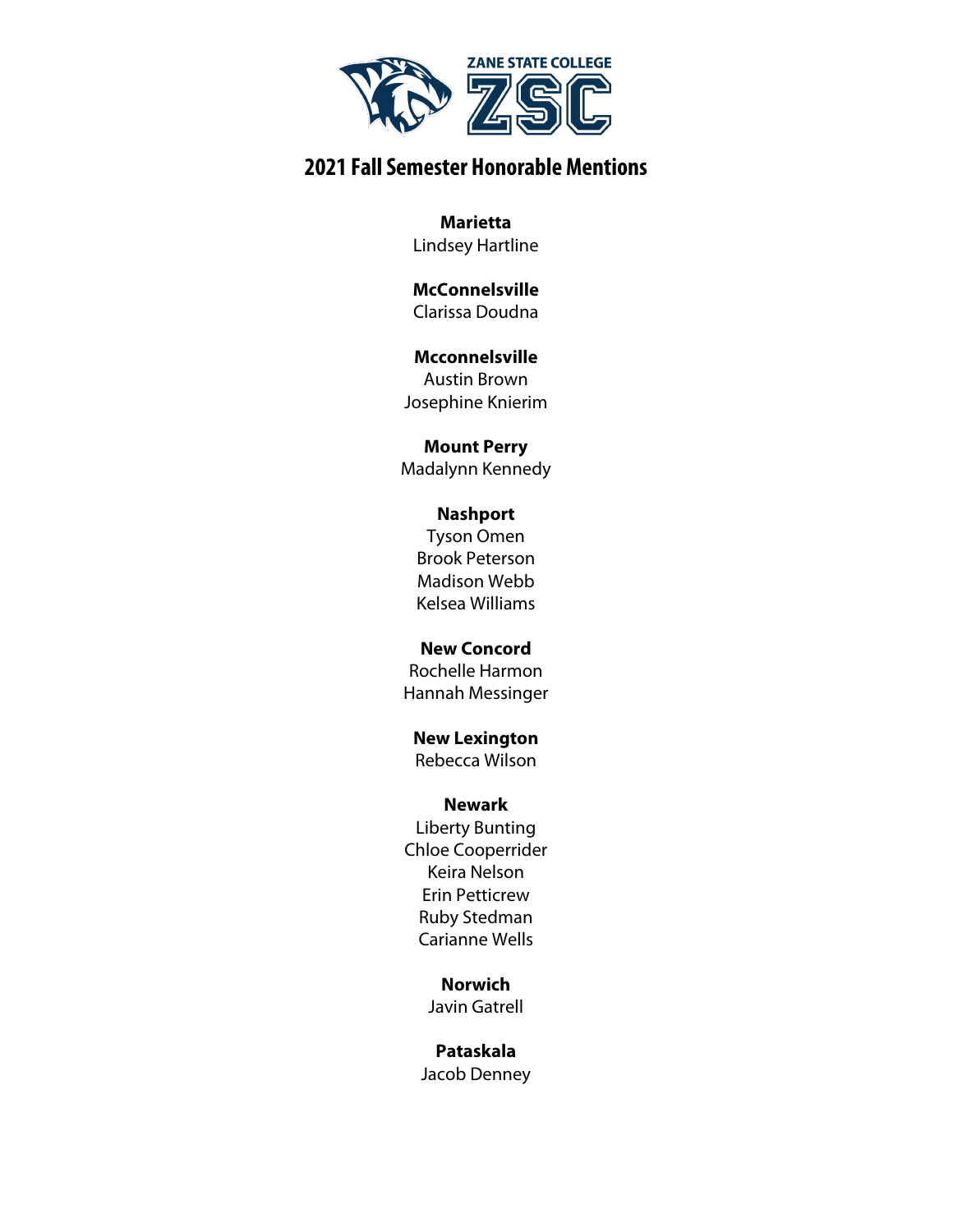

#### **Philo**

Julian Boylan Claire Jones Toni Mccowan Rebecca Rutter

#### **Pleasant City**

Cierra Perkins Maggie Presnell Clint Wikander Grace Wikander

**Reynoldsburg** Nicole Raaker

**Roseville** Connor Fisher

**Rushville** Madeline Gillenwater

> **Salesville** Anna Slabaugh

> **Stockport** Madisen Guinn Emily Pinkerton

**Summerfield** Natilee Noll Robin Petelin

**Trinway** Rachel Meadows

#### **Warsaw**

Kaden Arnold Grace Cullison Paige Douglas Skylar Quincel

### **Waterford**

Juliana Jackson